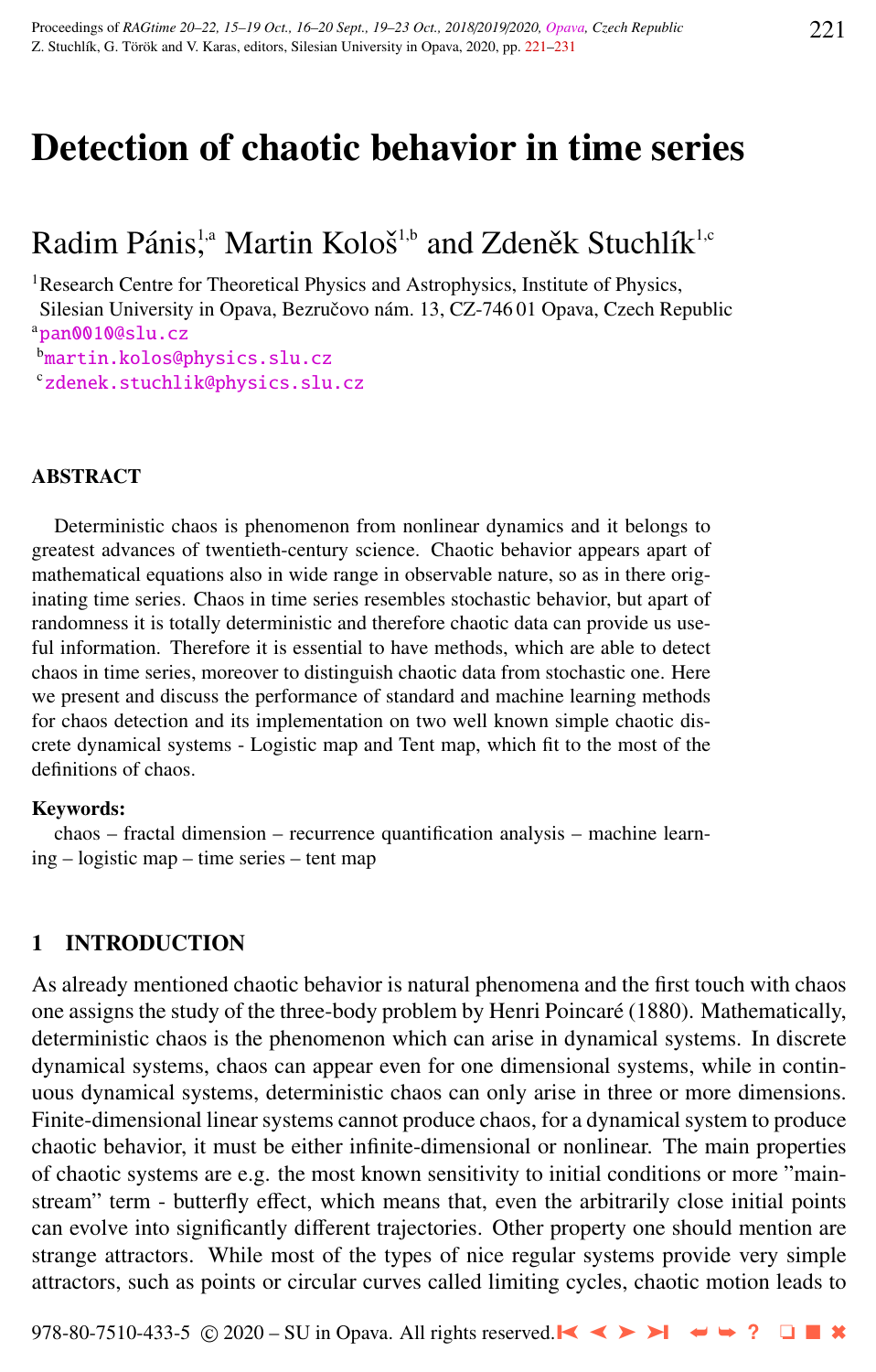<span id="page-1-0"></span>something what is known as the strange attractor, which is attractor with magnificent details and great complexity.

With chaos it is not easy, so we have some dynamical systems, which are chaotic everywhere, but there are also cases, where chaotic behavior appears only in a subset of the phase space, then a large set of initial conditions leads to orbits that converge to this chaotic region. Chaotic behavior is for some systems as for example for logistic and tent map easy controllable and it depends on one parameter. Generally, bifurcation occurs when small smooth change of "chaotic parameter" (the bifurcation parameter) makes abrupt or topological change in behavior of the system. This dependency (or period-doubling transition from some N-point to an 2N-point attractor) on the chaotic parameter is nicely shown on the bifurcation diagram. For the purpose of presenting of the nonlinear methods of chaos detection we use superposition of graphics, where we display on the bifurcation diagram the estimates of chaotic behavior by later mentioned methods. We applied these methods on time series belonging to given "chaotic parameter" and we plot this estimation of chaoticity on the bifurcation diagram.

Strange attractors are special and they even have a fractal structure, and therefore one can calculate fractal dimension of them, which can provide useful information about the system even when the equations of the dynamical system are unknown and we can observe only one of its coordinates. For estimation of fractal dimension we present two methods, namely, Box-counting and Correlation dimension, classical approach of studying dynamical systems is the calculation of Lyapunov exponent, for this, one needs to know the rules of evolution for given dynamical system (equations), we however try to work only with one dimensional input, so we also use a numerical approach and compare both results. Another approach we use is recurrence quantification analysis (RQA), roughly speaking, it is numerical description of recurrence graph - graphical tool for investigating properties of dynamical systems. The last approach is lately again very popular Machine learning (ML), which has many advantages when dealing with nonlinear data and has proved its abilities in many useful applications. We use for our purpose all seven possible ML implementations build in Mathematica software, which is also used for all the calculations.

These methods are also used in  $(Pánis et al., 2019)$  $(Pánis et al., 2019)$ , where the information about the matter dynamics and electromagnetic field structure around compact object (black hole or neutron star) are provided, while the chaotic charged test particles dynamics around a Schwarzschild black hole immersed in an external uniform magnetic field is examined.

#### 2 METHODS OF DETECTION OF CHAOTIC BEHAVIOR IN TIME SERIES

#### 2.1 Box-counting method

Box-counting  $(D_0)$  or box dimension is one of the most widely used estimations of fractal dimension. The calculation and empirical estimation of this method is quiet simple compared to another ones. We present the general idea behind the algorithm, for more detailed description one can look at [\(Schroeder,](#page-10-0) [1991\)](#page-10-0). For a set *S* in a Euclidean space  $\mathbb{R}^n$  we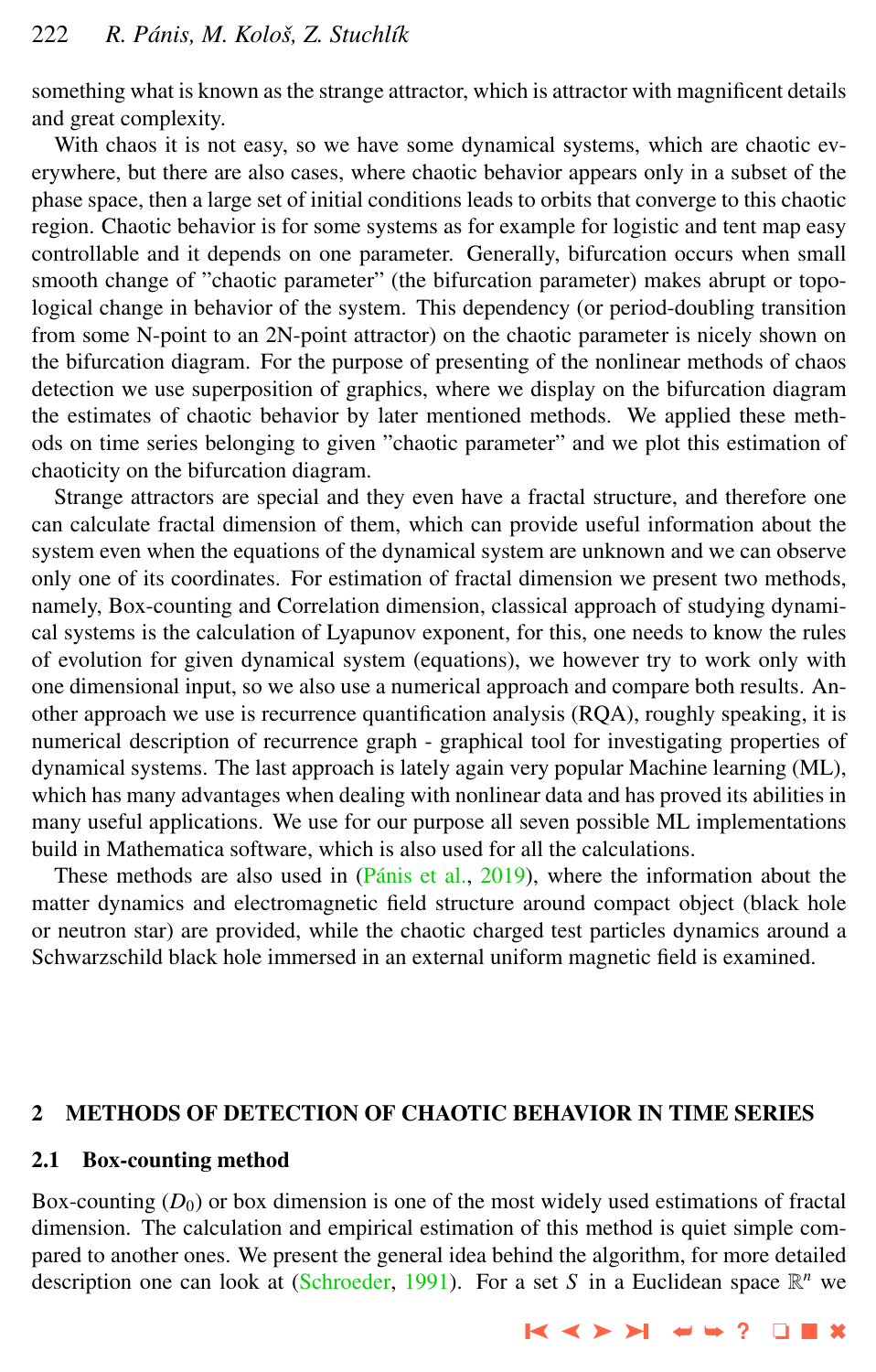<span id="page-2-0"></span>define Box-counting as

$$
D_0 = \lim_{\epsilon \to 0} \frac{\ln N(\epsilon)}{\ln \frac{1}{\epsilon}},\tag{1}
$$

where  $N(\epsilon)$  is the number of boxes of side length  $\epsilon$  required to cover the set. Dimension of S is estimated by seeing how the logarithmic rate of  $N(\epsilon)$  increase as  $\epsilon \to 0$ , or in words as *S* is estimated by seeing how the logarithmic rate of  $N(\epsilon)$  increase as  $\epsilon \to 0$ , or in words as we make the grid finer.

#### 2.2 Correlation dimension

Very popular tool for detecting chaos in experimental data is calculation of the Correlation dimension  $(D_2)$ . The general idea behind computing correlation dimension is to find out for some small  $\epsilon$  the number of points  $C(\epsilon)$  (correlation sum), which Euclidean distance is smaller than  $\epsilon$ .

$$
D_2 = \lim_{\epsilon \to 0} \frac{\ln C(\epsilon)}{\ln \epsilon},
$$
\n(2)

one computes this for various number of  $\epsilon$  and  $D_2$  can be then approximated again by fitting of the logarithmic values of the logarithmic values.

It is worth mentioning that  $D_2$  and  $D_0$  is part of  $D_q$  family of fractal dimensions [\(Schroeder,](#page-10-0) [1991\)](#page-10-0) defined as

$$
D_q = \lim_{\epsilon \to 0} \frac{1}{q-1} \frac{\ln \sum_k p_k^q}{\ln \epsilon} \quad -\infty \le q \le \infty,
$$
\n(3)

where,  $p_k$  denotes relative frequency with which fractal's points are falling inside the  $k$ -th cell.

For  $q = 0$  we obtain already mentioned Box-counting dimension, for  $q \to 1$  we obtain information dimension, which numerator is denoted as the Shannon's entropy and for  $q = 2$ we obtain correlation dimension.

There is several algorithm approaches of calculation correlation dimension, lets just mention the approximation of  $C(\epsilon)$  published in [\(Grassberger and Procaccia,](#page-10-0) [1983\)](#page-10-0):

$$
\hat{C}(\epsilon) = \lim_{N \to \infty} \frac{2}{N(N-1)} \sum_{i < j} H(\epsilon - |x_i - x_j|),\tag{4}
$$

where *H* is Heaviside step function.

When using the nonlinear methods one should not omit importance of embedding dimension and then also closely connection to Takens's theorem about reconstruction of state space from sequence of observations [\(Takens,](#page-10-0) [1981\)](#page-10-0). Embedding dimension creates from series of length *N*+*m*−1 for some given *m* series of *N* vectors, where i-th component looks like:

$$
x_i = (x_{i-m+1}, x_{i-m+2}, ..., x_i) \in \mathbb{R}^m.
$$
\n(5)

One of the purposes of embedding dimension, in context of Correlation dimension is to distinguish between chaotic and random time series. Where by chaotic series for increasing *m* ∈ N fractal dimension estimation stabilizes at some value *D* < *m*, while for random series, dimension goes along with *m* to infinity.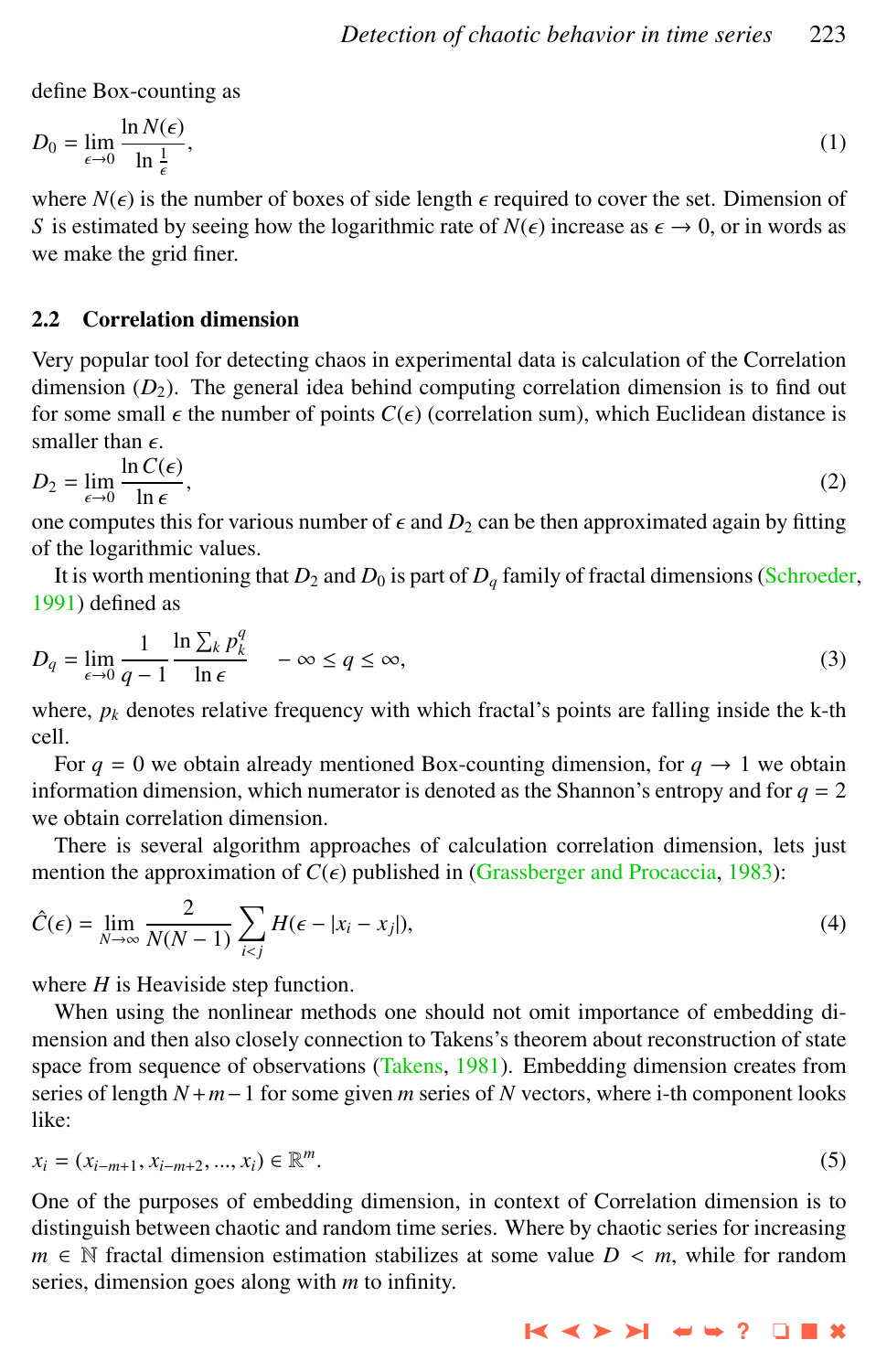#### <span id="page-3-0"></span>2.3 Lyapunov exponent

*N*−1

Lyapunov exponents apart of previous methods are originally used for investigation of dynamical systems, or rather said not any fractals. In short, it is a number that describe the amount of separation of trajectories which are infinitesimally close. Near trajectories in chaotic systems diverge exponentially, what leads to positive Lyapunov exponents. The amount of separation can differ for various directions of initial separation vector. Because of this fact, there is a spectrum of Lyapunov exponents, which corresponds to the phase space dimension.

For example if we consider logistic map  $f(x) = rx(1-x)$ ,  $r \in [0, 4]$  as an typical example of simple chaotic system, which is more precisely one-dimensional nonlinear difference equation. The Lyapunov exponent can be calculated directly from the expression of the *f* function from the formula

$$
\lambda(r) = \lim_{N \to \infty} \frac{1}{N} \sum_{n=0}^{N-1} \ln \left[ \left| f'(f^n(x_0)) \right| \right]. \tag{6}
$$

However we try to work only with time series inputs which is not allowing us to use such a formula. We assumed in future to apply our methods on observational data from the telescope. This approach leads us to use method, which is determining Lyapunov exponents from time series. The maximal Lyapunov exponent characterizes the spectra and therefore denotes amount of predictability for some dynamical system. It can be calculated without knowledge of a model which produces the time series. We use the method based on the statistical properties of the divergence of neighboring trajectories approach introduced by Kantz, [\(Kantz,](#page-10-0) [1994\)](#page-10-0). Our algorithm applied to logistic map is very similar to formula 6 which could be found for example also in [\(Enns,](#page-10-0) [2001\)](#page-10-0).

#### 2.4 Recurrence quantification analysis

The recurrence quantification analysis is quiet widely used tool for investigating the state space trajectories. Simply said it determines the number and duration of recurrences of a dynamical system. RQA is developed since 1992 [\(Zbilut and Webber,](#page-10-0) [1992;](#page-10-0) [Marwan,](#page-10-0) [2008\)](#page-10-0), where the novel approach based on averaging along with the way of setting the correct input parameters, which provide more accurate RQA measures is presented in [\(Bhatta](#page-10-0) [et al.,](#page-10-0) [2020\)](#page-10-0). Recurrence plot provides a graphical tool for observing periodicity of phase space trajectories and was introduced in [\(Eckmann et al.,](#page-10-0) [1987\)](#page-10-0). This observing is possible through visualization of a symmetrical square matrix, in which the elements correspond to times at which a state of a dynamical system recurs.

One can define RP which measures recurrences of a trajectory  $x_i \in \mathbb{R}^d$  in phase space

$$
R_{i,j} = H\left(\epsilon - ||x_i - x_j||\right) \quad i, j = 1, ..., N,
$$
\n(7)

where *N* is the number of measured points  $x_i$ ,  $\epsilon$  is a threshold distance and  $\|\cdot\|$  is a norm.<br>From this equation we obtain the already mentioned symmetrical square matrix of zeroes From this equation we obtain the already mentioned symmetrical square matrix of zeroes and ones. When we will represent this two repeating elements with different colors in a plot we obtain the discussed RP. Threshold value parameter determinate density of RP plot.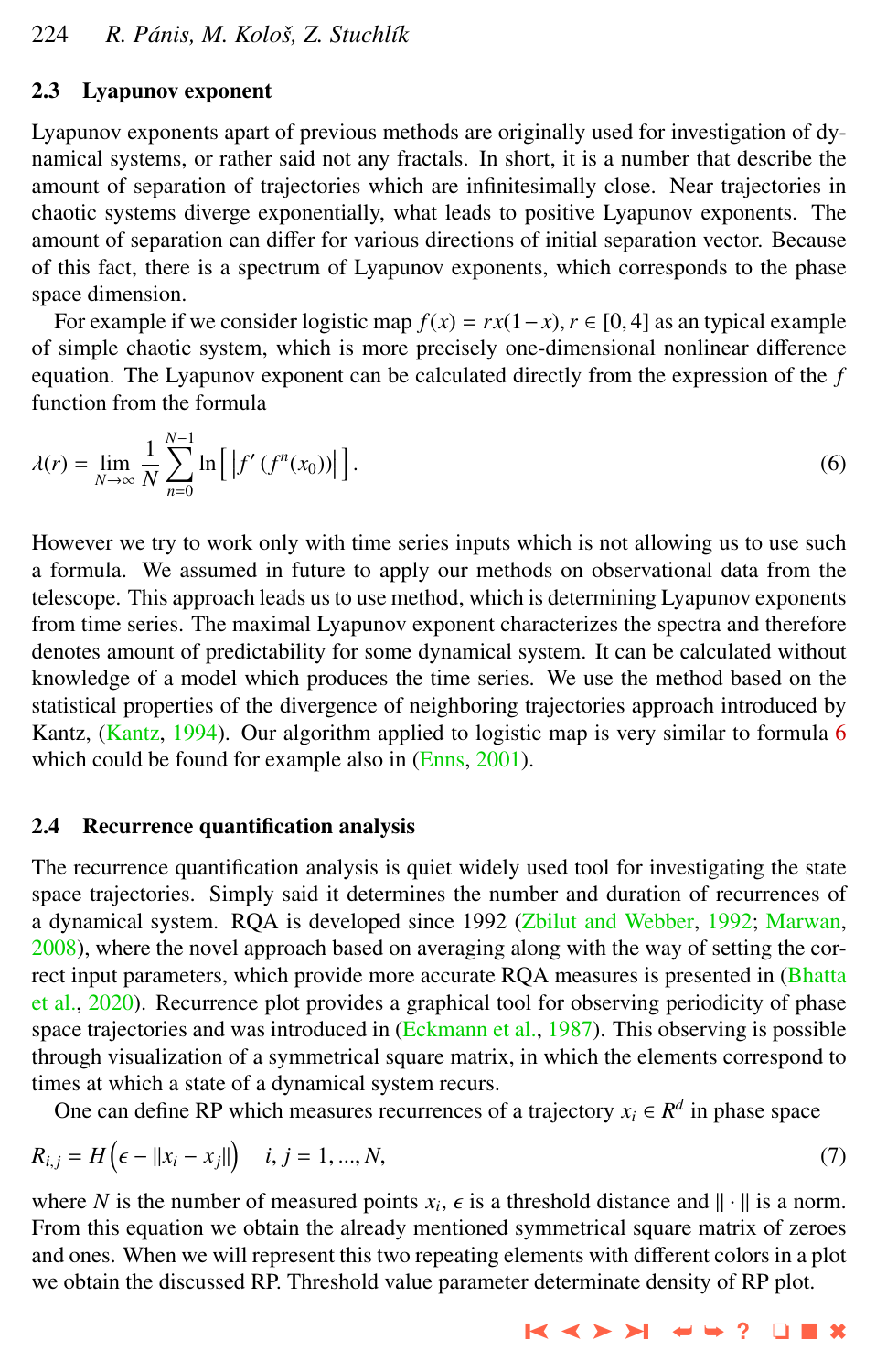<span id="page-4-0"></span>RQA tools with well established short forms, which we use for investigating of chaotic trajectories are:

(1) RR - The recurrence rate is simplest tool, which measures density of recurrence points in the recurrence plot, or in another words, it counts the number of ones in RP and divides them by number of all elements in the matrix. RR reflects the chance that some state of the system will recur

$$
RR = \frac{1}{N^2} \sum_{i,j=1}^{N} R_{i,j}.
$$
 (8)

(2) DET - Determinism is rate of recurrence points which build diagonal lines. DET determines how predictable the system is

$$
DET = \frac{\sum_{l=l_{min}}^{N} IP(l)}{\sum_{i,j=1}^{N} R_{i,j}},
$$
\n(9)

where *P*(*l*) denotes the frequency distribution of lengths *l* of the diagonal lines.

(3) LL - Is average diagonal line length, which is in relation with the time of predictability of the system. It reflects the average time for which any two parts of trajectory are close, this time can be denoted as mean prediction time

$$
LL = \frac{\sum_{l=l_{min}}^{N} l P(l)}{\sum_{l=l_{min}}^{N} P(l)}.
$$
\n(10)

(4) ENTR - Entropy or the Shannon entropy of the probability distribution of the diagonal line lengths p(l), which are reflecting complexity of the system's deterministic structure

$$
ENTR = -\sum_{l=l_{min}}^{N} p(l) \ln p(l),
$$
\n(11)

where *p*(*l*) is probability that a diagonal line is exactly of the length *l* can be estimated from the frequency distribution *P* (*l*) with  $p(l) = \frac{P(l)}{\sum_{l=lmin}^{N} P(l)}$ .

#### 2.5 Machine learning

Machine learning is very powerful tool, which founds application in many fields, lets just mention language translating algorithms, computer vision, beating best Go player in the world [\(Silver et al.,](#page-10-0) [2017b\)](#page-10-0), or chess programs of different architecture (Silver et al.,  $2017a$ ) in an incredible fashion. In this work only basic principles of machine learning are presented. Roughly speaking machine learning is field of computer science, strongly connected to another fields as optimization, statistics, linear algebra, etc.

Its beginning goes to 1950's and as many inventions in computer science or better said in science in general. Machine learning was not invented by single person, let's only mention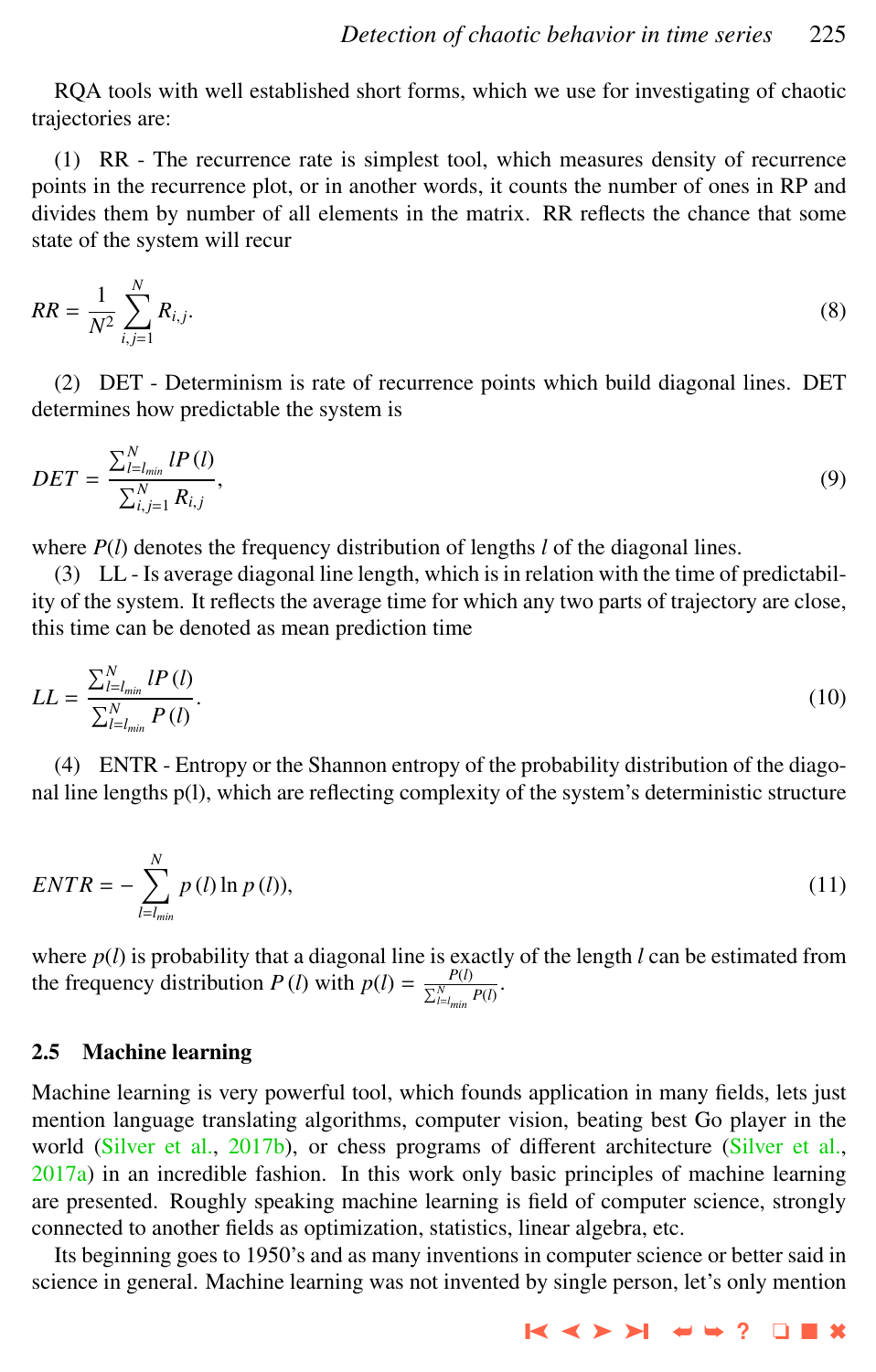#### <span id="page-5-0"></span>226 *R. P´anis, M. Koloˇs, Z. Stuchl´ık*

| Method / Length  | 100   | 1000                | 10000 |
|------------------|-------|---------------------|-------|
| Box-count        | 0.354 | 0.416               | 3.519 |
| Correlation dim. | 4.155 | 26.54               | 2353  |
| Lyapunov exp.    | 3.294 | 119.5               | 12574 |
| <b>ROA-RR</b>    | 0.164 | $\overline{6}$ .332 | 507.8 |
| <b>ROA-DET</b>   | 0.209 | 6.069               | 916.9 |
| <b>ROA-ENTR</b>  | 0.197 | 7.247               | 1128  |
| <b>ROA-LAM</b>   | 0.197 | 7.248               | 1128  |
| ML-Rand. For.    | 0.677 | 1.212               | 7.479 |

Table 1. Comparison of time in seconds required for different nonlinear methods applied on time series generated by logistic map. For parameter  $r$  varying from 2 to 4 with the step of 0.01 leads to 200 time series, with initial value  $x_0 = 0.1$  we did set up the iterations to length 100, 1000 and 10000 and compared the time needed for the calculation for given methods.

A. Samuel, who used first the term "Machine learning". Machine learning is using algorithms on data samples to discover known or unknown patterns in data, this dividing of patterns leads to basic divisions of machine learning and namely supervised, semi-supervised and unsupervised learning. The wide range of applications announces the good ability of handling nonlinear data. Our intention of using machine learning is to decide whether a trajectory of a particle is chaotic or not. For this purpose we use supervised machine learning, where we train various ML algorithms with samples calculated by classical methods already described, namely, (Box-counting, Correlation dimension, Lyapunov exponent, RQA - RR, DET, LL, ENTR ) with effort to use all the different properties of them and the training set consists overall of 100 examples.

#### 3 CONCLUSION

Deterministic chaos is hardly predictable and apparently random behavior which can appear in dynamical systems. Classical example of such nonlinear dynamical system is logistic map, denoted by quadratic recurrence equation

$$
x_{n+1} = rx_n (1 - x_n). \tag{12}
$$

Given the initial value  $x_0 \in (0, 1)$ , the logistic map (12) will generate sequence of real numbers  $x_n \in (0, 1)$ . The behavior of such sequence  $x_n$  strongly depends on logistic map parameter  $r \in [2, 4]$ . Roughly speaking is the behavior on the interval  $r \in (2, r_0)$  regular (rather predictable) and on the interval  $r \in [r_0, 4]$  is chaotic (hardly predictable or rather unpredictable) with some occasional "islands of regularity". The transition between regular and chaotic behaviors happens for parameter  $r = r_0 \approx 3.56995$ . Bifurcation diagram for logistic map, with asymptotically approached values of the sequence, is shown in Fig. [1](#page-6-0) depicted by gray background points.

For chaos detection and chaotic behavior description in sequences of numbers following methods have been tested: Box-counting method (section [2.1\)](#page-1-0), Correlation dimension [\(2.2\)](#page-2-0),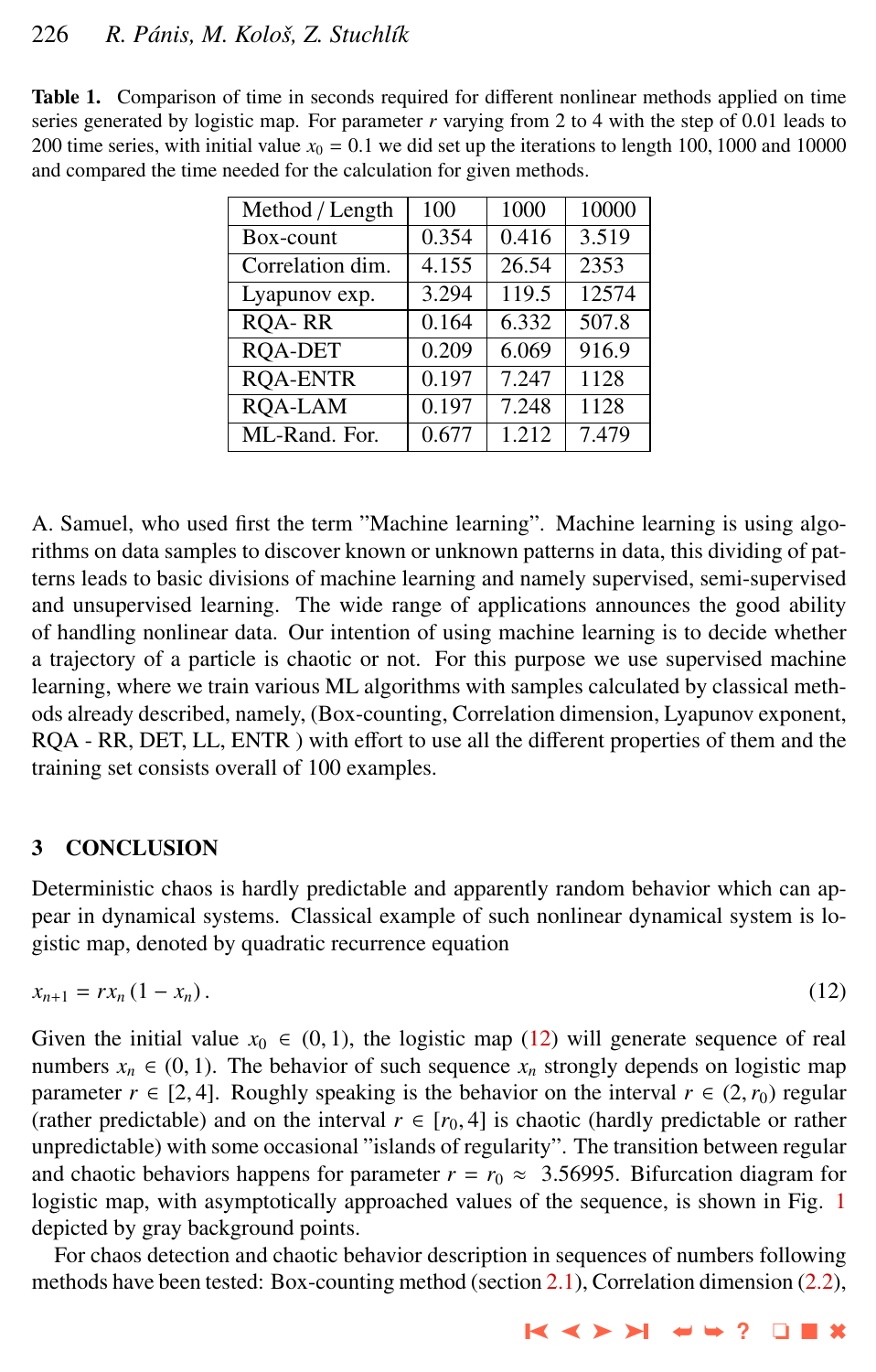<span id="page-6-0"></span>

Figure 1. Comparison of different nonlinear methods for time series generated by logistic map  $x_{n+1} = rx_n(1 - x_n)$ . For different parameter  $r \in [2, 4]$  we generate 10000 points series with initial value  $x_0 = 0.1$ . All the methods detect more chaoticity when we enter the chaotic region for value  $r > r_0 \approx 3.56995$ . RQA tools however, are working in reverse fashion as one can see, they denote more chaotic regions with lower numbers and vice versa, the data (chaoticity estimations) for RQA-LL and RQA-ENTR have been transformed into interval [0, 1].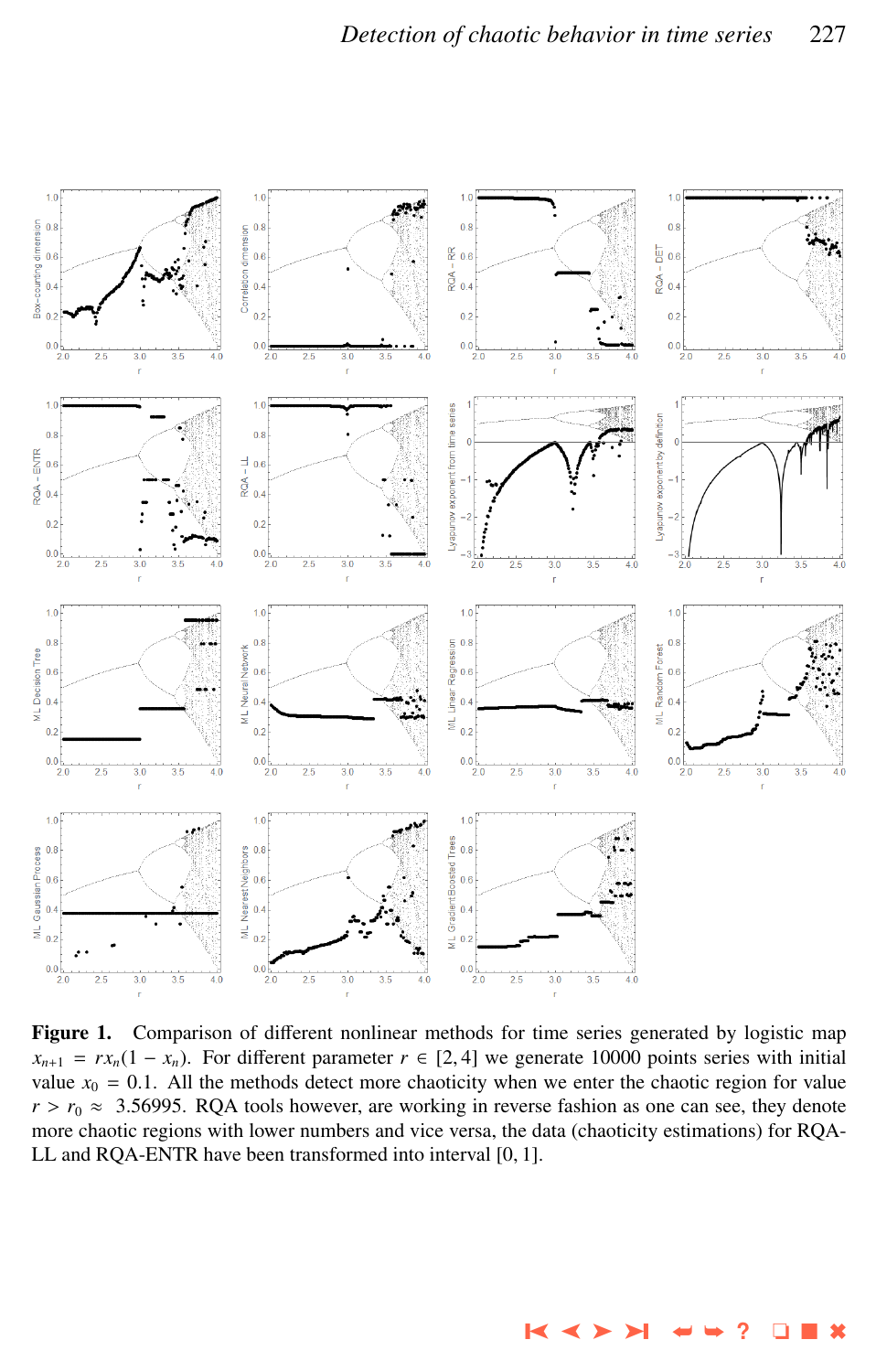<span id="page-7-0"></span>

Figure 2. Comparison of different nonlinear methods for time series generated by tent map defined as  $x_{n+1} = f_r(x_n) =$  $rx_n$  $\Big\}$  $r(1-x_n)$ *rx<sub>n</sub>* for  $x_n < \frac{1}{2}$  $r(1 - x_n)$  for  $x_n \geq \frac{1}{2}$ . For different parameter  $r \in [1, 2]$  we generate 10000 points series with initial value  $x_0 = 0.1$ .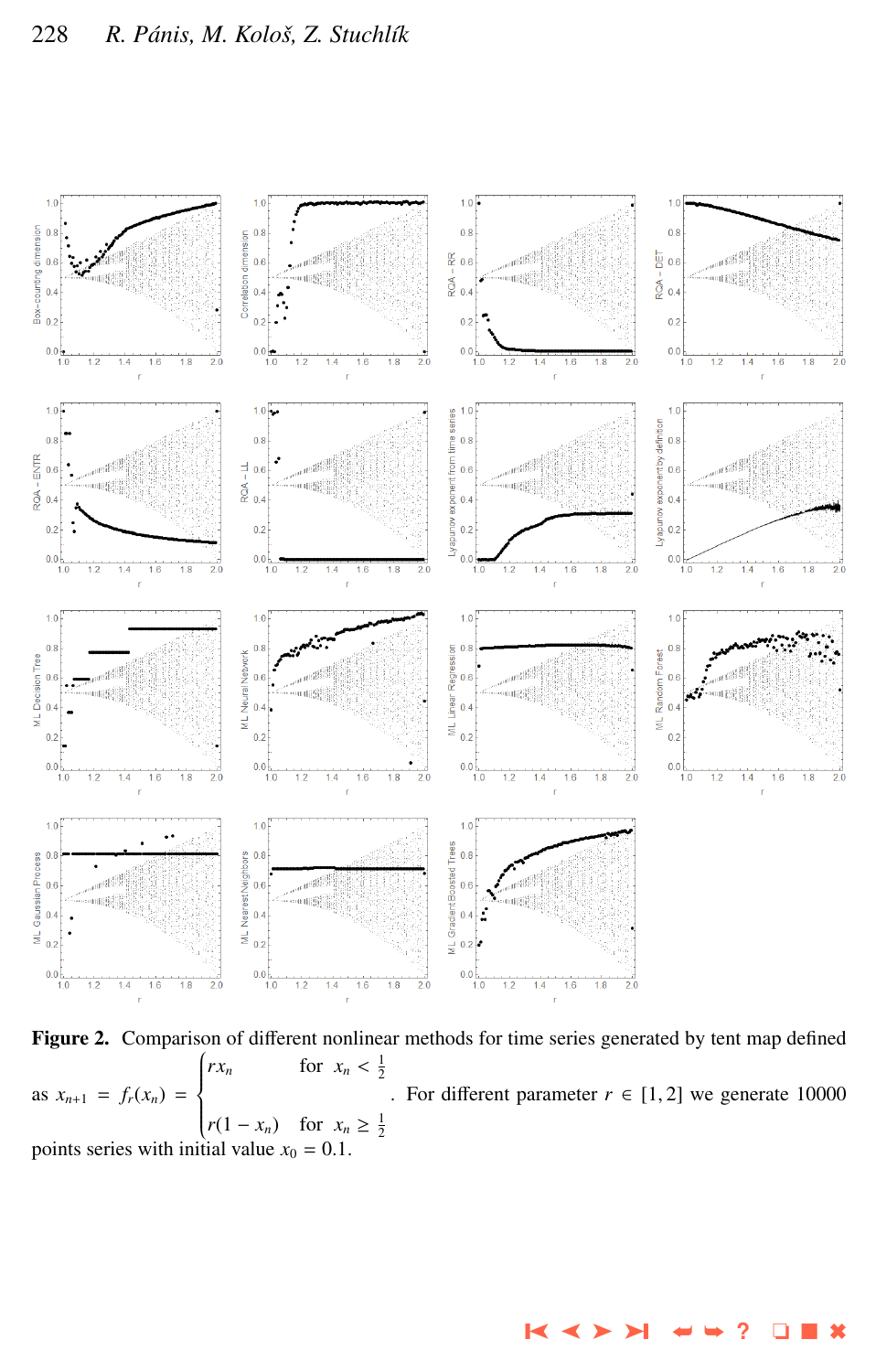Lyapunov exponent [\(2.3\)](#page-3-0), RQA [\(2.4\)](#page-3-0) and diferent machine learning algorithms [\(2.5\)](#page-4-0). All of the algorithms we use in this article are capable to use one dimensional sequence of real numbers (time series) as input. From the point of observation is important to distinguish between chaotic sequences ruled by some (unknown) laws and random sequences obeying for example some stochastic distribution, which can contribute to the noise part in the detected signal. The theoretical boundary of distinguishing between chaos and random sequences is sequence length  $(Ott, 1993)$  $(Ott, 1993)$  $(Ott, 1993)$ . If the nonlinear dynamical system has many degrees of freedom, then for short sequences is impossible to tell.

To clear up how the nonlinear methods works is shown on four representative sequences  $x_n^{(1)}$ ,  $x_n^{(2)}$ ,  $x_n^{(3)}$ ,  $x_n^{(4)}$  of length 10<sup>4</sup>, where  $x_n^{(1)}$  is regular sequence,  $x_n^{(2)}$  is weakly chaotic sequence  $x_n^{(3)}$  is strongly chaotic sequence generated quence generated by logistic map with  $r = 3.6$ ,  $\bar{x}_n^{(3)}$  is strongly chaotic sequence generated<br>by logistic map with  $r = 4$ , and  $x^{(4)}$  is sequence of pseudo-random numbers. The results by logistic map with  $r = 4$ , and  $x_n^{(4)}$  is sequence of pseudo-random numbers. The results are presented in Tab. [2.](#page-9-0)

In detail we have tested the nonlinear methods on sequences of numbers generated by logistic and tent map for various values of parameter *r*, see Fig. [1](#page-6-0) and [2,](#page-7-0) the application/testing of the methods on a specific task can be found in  $(Pánis et al., 2019)$  $(Pánis et al., 2019)$ . The important common sign of all these methods is that, they are able to detect more chaoticity when divergence of trajectories in bifurcation diagram occurs, in other words, when there is more than one fixed point. This fact we can observe for example when  $r = 3$  for logistic map in Fig. [1](#page-6-0) and for *r* little above value 1 for tent map in Fig. [2.](#page-7-0) However, this is not undeniable true for all the cases, what leads to different estimations of chaoticity for different methods. Box-counting and Lyapunov exponent method show approximately linear behavior when moving to point, where the divergence of the trajectories begins, while when moving to such a point chaoticity is increasing and decreasing by leaving it. Correlation dimension shows little bit different behavior, when nonchaotic region is denoted by values close to zero and the level of chaos starts rapidly grow only from small distance from the region of divergence of trajectories in bifurcation diagram, this behavior is also observable by RQA tools, however in reversed fashion. Satisfying is the detection of chaoticity for logistic map for the  $r \geq 3.56995$ , when all these methods are showing the highest values of chaoticity, in this region are also "islands of regularity" though, what means not all the estimations of chaos in this region should be high. By tent map is the behavior of the methods also satisfying, we should not omit the fact the divergence of trajectories starts from very small values above  $r = 1$  and grows with  $r$  moving to value  $r = 2$ , where from our definition of tent map and initial condition value  $x_0 = 0.1$  the behavior gets suddenly quiet regular again.

As expected different machine learning algorithms produce different results. Random Forest algorithm seems to produce quiet reliable result - our estimation of chaoticity is getting higher most of the time as the *r* parameter grows, the exceptions could be explained by the fact there are also "islands of regularity" in the chaotic region.

The time spent for calculation of the individual graphics in Fig. [1](#page-6-0) is presented in Tab. [1,](#page-5-0) where we in addition present also the times consumed in the cases for shorter time series in order to catch the nonlinear growth of time consumption with larger input. From here we can see that the Box-counting method is the fastest, but when looking on the results the other methods seem to be more precise. The time spent also strongly depends on the sequence length - such dependence is nonlinear in the case of almost all the methods. For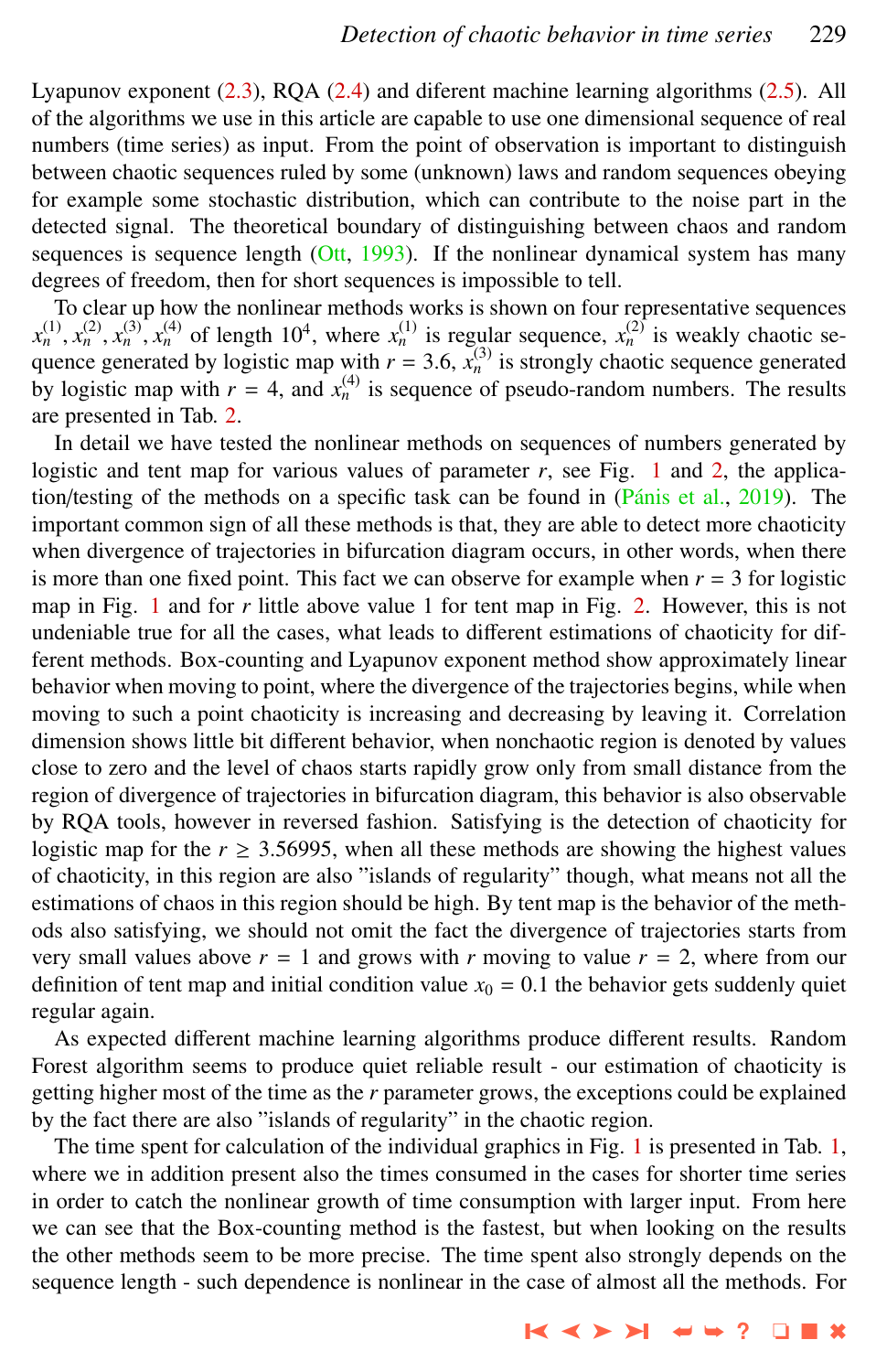| Met./Type       | Regular        | Weak ch. | Strong ch. | P.-rand. |
|-----------------|----------------|----------|------------|----------|
| Box-count       | 0.0969         | 0.8343   |            |          |
| Corr. dim.      | $5 * 10^{-15}$ | 0.8943   | 0.8735     | 0.9978   |
| Lyap. exp.      | $-7*10^{-16}$  | 0.1889   | 0.3289     | 0.0842   |
| <b>ROA-RR</b>   | 0.4999         | 0.0183   | 0.0116     | 0.0057   |
| <b>ROA-DET</b>  |                | 0.6959   | 0.6114     | 0.0113   |
| <b>RQA-ENTR</b> | 8.5152         | 0.8951   | 0.8202     | 0.0296   |
| <b>ROA-LAM</b>  | 5001           | 5.6299   | 2.8507     | 2.0006   |
| ML-Rand. For.   | 0.5915         | 0.6917   | 0.7869     | 0.3788   |

<span id="page-9-0"></span>Table 2. Comparison of values of different nonlinear methods applied on regular, chaotic and pseudo-random generated series of the length 10 000.

most of the methods we have programmed and tested several variants for each of them according to algorithm architecture and settings of adjustable parameters. The goal was to obtain good and also computing time acceptable results, the code in Mathematica is available on the GitHub repositary at (Pánis, [2019\)](#page-10-0).

In previous texts and presented Figures [1,](#page-6-0) [2,](#page-7-0) and tables 2 and [1](#page-5-0) we provide brief overview about the common and novel methods used in nonlinear time series analysis, which can provide useful hints for potential users in the sense of finding suitable method when studying the nonlinear phenomena. Proclaim any here discussed method as the best would be misleading, and this ambiguity expresses aptly the saying, that every complicated question has a simple answer which is wrong. When choosing a method for particular purpose, one should have a good idea about the data structure as well as have in mind the definitions of the methods when discussing the results in the context of the underlying physics. Considering the main properties of data, when choosing a method, one should definitely have in mind the available hardware capabilities along with the dimensions of the data.

For very large data sets definitely the Box-counting and ML methods should be suitable, however when considering ML, the available data for training set constriction have to be mentioned. Lyapunov exponents are popular in physics from the point of interpretation and connection to the direct physical properties of the systems. RQA in the trade-off with longer computational time needed provide more numerical descriptions of the data, the connection to the physical properties in terms of Blazars can be found in [\(Bhatta et al.,](#page-10-0) [2020\)](#page-10-0) and the enhancing of the computational time needed could be the point of future research in a context of GPU usage.

#### ACKNOWLEDGMENTS

This work was supported by the Student Grant Foundation of the Silesian University in Opava, Grant No. SGF/4/2020, which has been carried out within the EU OPSRE project entitled "Improving the quality of the internal grant scheme of the Silesian University in Opava", reg. number: CZ.02.2.69/0.0/0.0/<sup>19</sup> <sup>073</sup>/0016951. ZS thanks for the support of the Institute of Physics and Research Centre of Theoretical Physics and Astrophysics,